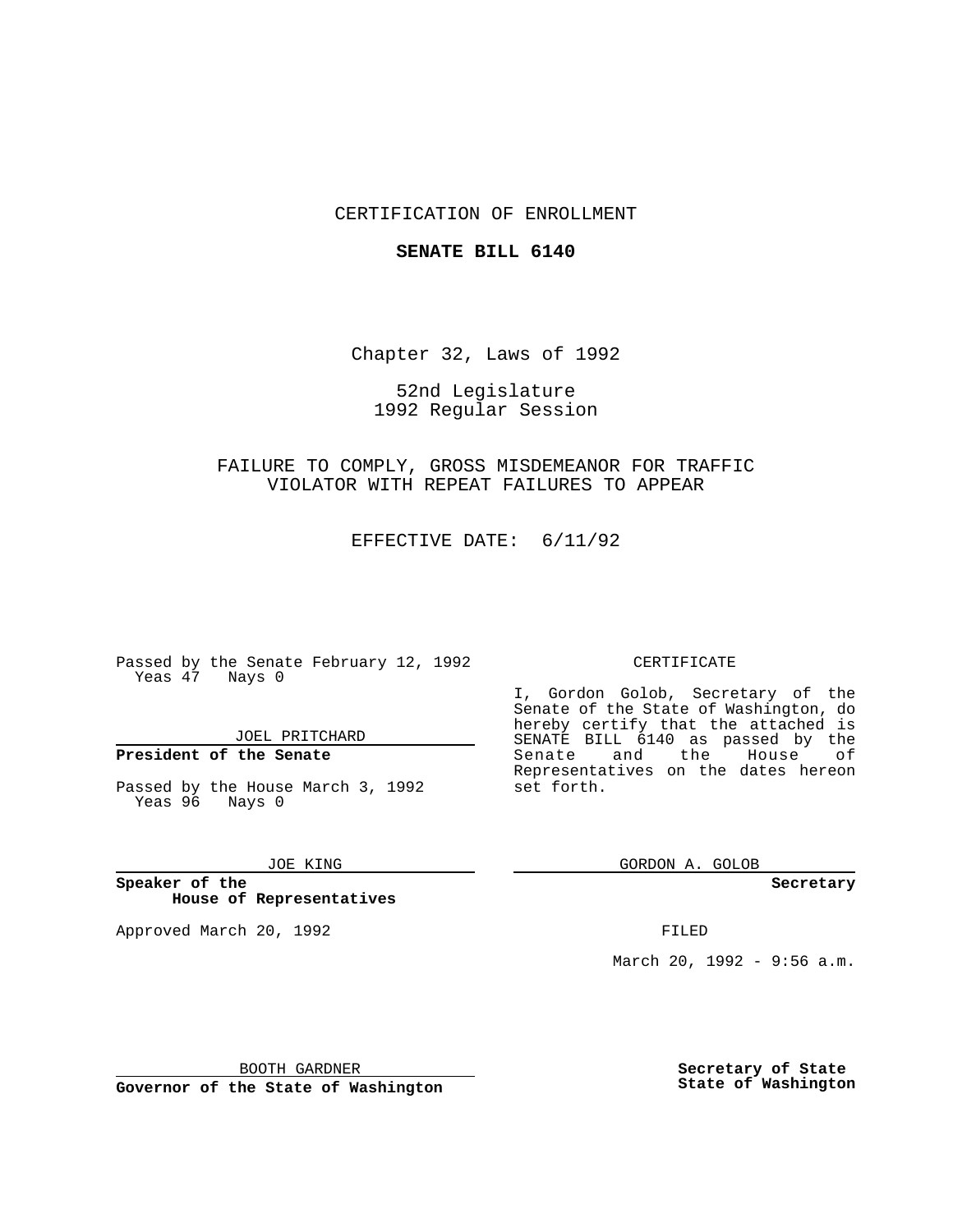# **SENATE BILL 6140** \_\_\_\_\_\_\_\_\_\_\_\_\_\_\_\_\_\_\_\_\_\_\_\_\_\_\_\_\_\_\_\_\_\_\_\_\_\_\_\_\_\_\_\_\_\_\_

\_\_\_\_\_\_\_\_\_\_\_\_\_\_\_\_\_\_\_\_\_\_\_\_\_\_\_\_\_\_\_\_\_\_\_\_\_\_\_\_\_\_\_\_\_\_\_

Passed Legislature - 1992 Regular Session

**State of Washington 52nd Legislature 1992 Regular Session By** Senators Nelson, A. Smith, Erwin and Madsen Read first time 01/17/92. Referred to Committee on Law & Justice.

 AN ACT Relating to nonappearance by a traffic violator after a written promise to appear; amending RCW 46.64.020, 46.52.120, 46.63.020, and 46.90.700; adding a new section to chapter 46.64 RCW; and prescribing penalties.

BE IT ENACTED BY THE LEGISLATURE OF THE STATE OF WASHINGTON:

 **Sec. 1.** RCW 46.64.020 and 1990 c 250 s 61 are each amended to read as follows:

(1) The legislature finds that:

 (a) Traffic laws are necessary for the safe and expeditious flow of motor vehicle traffic.

 (b) For traffic laws to be effective, they must be judiciously and fairly enforced. This enforcement includes the issuance of notices of infraction and citations and the assessment of fines and penalties.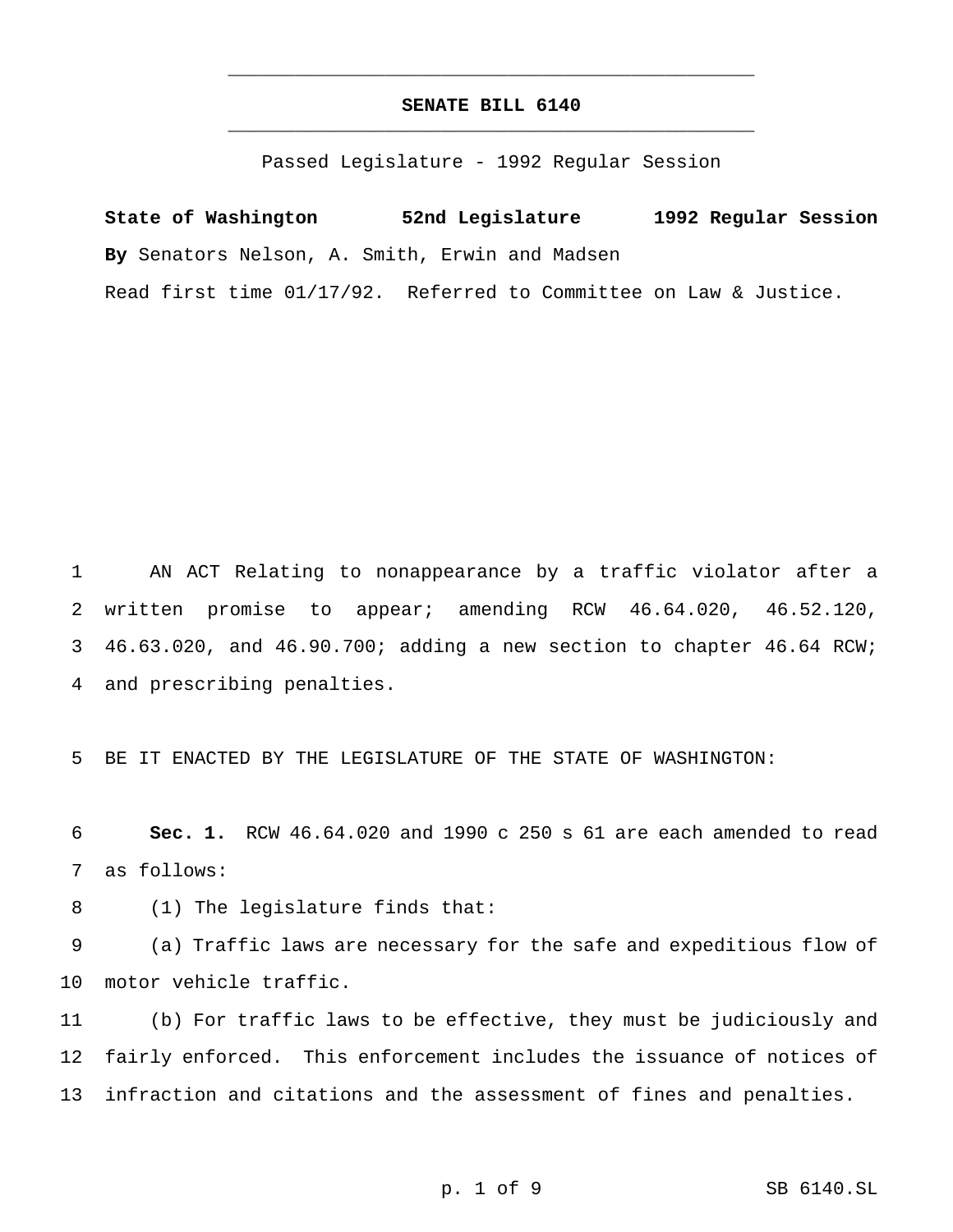(c) The adjudication of notices of infraction through a written and signed promise to respond, and of citations through a written and signed promise to appear, as provided in this title is an integral and important part of the traffic law system.

 (d) Approximately twenty percent of all people issued notices of infraction and citations violate their written and signed promise to respond or appear and obtain notices of failure to respond or appear on their driving records. Through their actions, these people are destroying the effectiveness of the traffic law system and undermining the department of licensing regulatory control of drivers' licenses.

 (e) Notices of failure to respond or appear accumulated on a person's driving record shall be considered if they were issued after July 25, 1987.

 (2) Any person violating his or her written and signed promise to appear in court or his or her written and signed promise to respond to a notice of traffic infraction, as provided in this title, is guilty of a misdemeanor regardless of the disposition of the charge upon which he or she was originally arrested or the disposition of the notice of infraction: PROVIDED, That a written promise to appear in court or a written promise to respond to a notice of traffic infraction may be complied with by an appearance by counsel: PROVIDED FURTHER, That a person charged under RCW 46.20.021 with driving with an expired driver's license may respond by mailing to the court within fifteen days of the violation, a copy of the person's currently valid driver's license. Any person who has been issued a notice of infraction pursuant to RCW 46.63.030(3) and who fails to respond as provided in this title is guilty of a misdemeanor regardless of the disposition of the notice of infraction.

 $((3)$  Any person who drives a motor vehicle within the state and 30 has accumulated two or more notices of failure to appear or respond on SB 6140.SL p. 2 of 9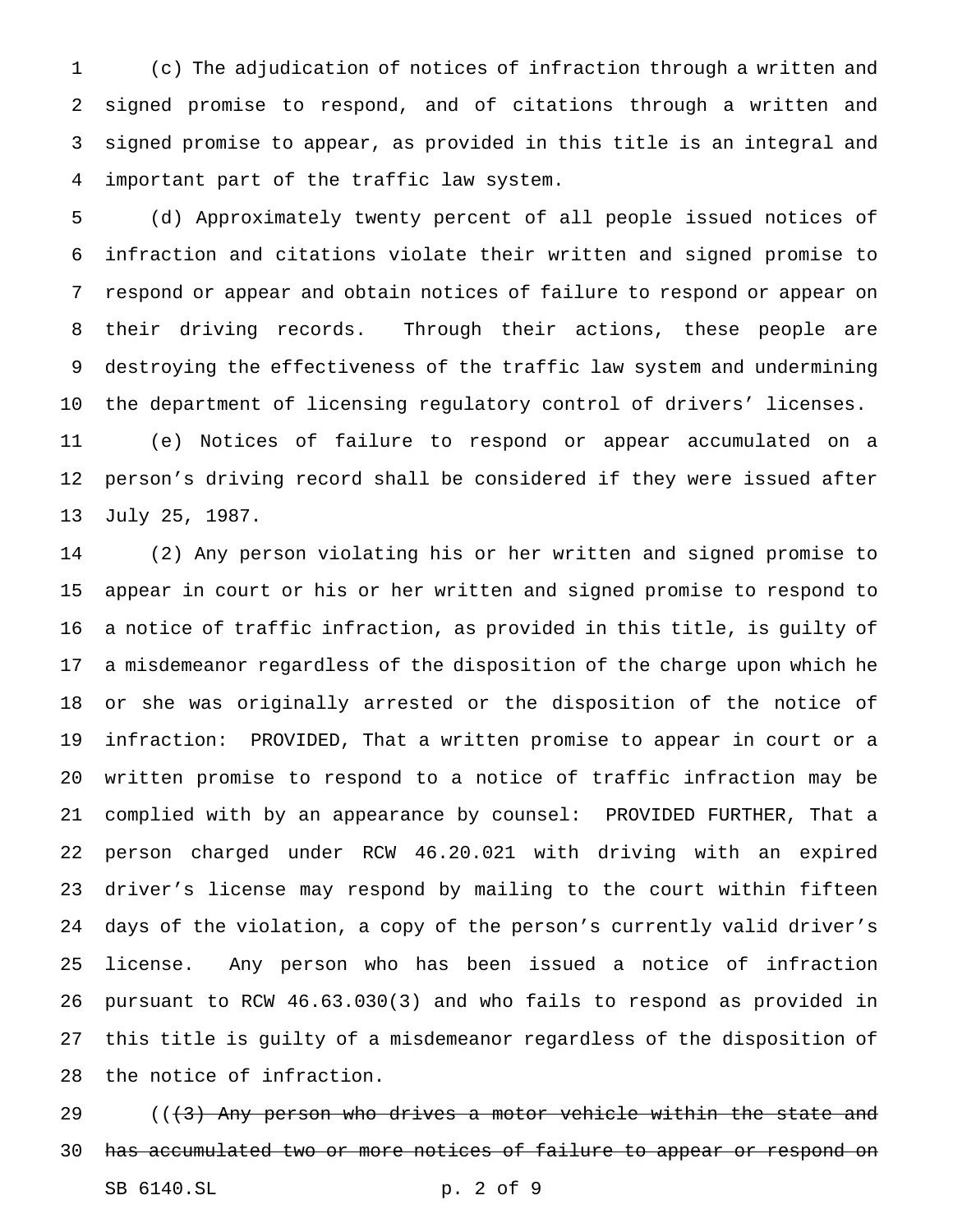his or her driving record maintained by the department of licensing in 2 any five-year period as a result of noncompliance with the traffic laws in any jurisdiction or court within Washington, or in any jurisdiction or court within other states which are signatories with Washington in a nonresident violator compact or reciprocal agreement under chapter 46.23 RCW, shall be guilty of failure to comply, a gross misdemeanor. A person is not subject to this subsection for failure to pay a fine 8 for any pedestrian, bicycling, or parking offense.

 Probable cause for arrest under this subsection is established by the officer obtaining, orally or in writing, information from the department of licensing that two or more notices of failure to appear 12 o<del>r respond are on the person's driving record. For purposes of this</del> 13 chapter, failure to satisfy any penalties imposed under this title is considered equivalent to failure to appear or respond.

 Venue for prosecution shall be in the court with jurisdiction in 16 the area of apprehension.))

 NEW SECTION. **Sec. 2.** A new section is added to chapter 46.64 RCW to read as follows:

 (1) A person who drives a motor vehicle within the state and has accumulated two or more notices of failure to appear or respond on his or her driving record maintained by the department of licensing in a five-year period as a result of noncompliance with the traffic laws in a jurisdiction or court within Washington, or in a jurisdiction or court within other states that are signatories with Washington in a nonresident violator compact or reciprocal agreement under chapter 46.23 RCW, is guilty of failure to comply, a gross misdemeanor. A person is not subject to this section for failure to pay a penalty for a pedestrian, bicycling, or parking offense.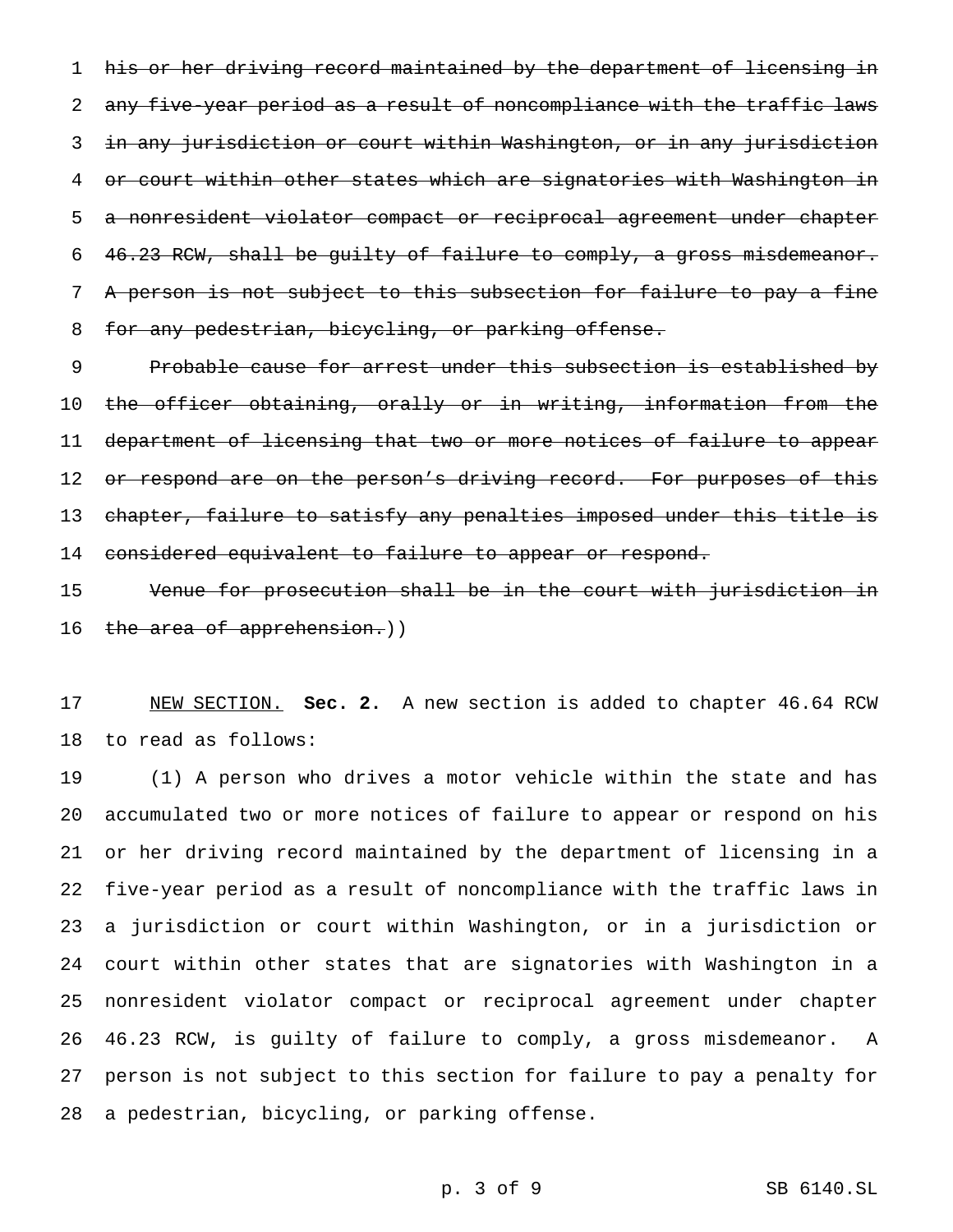(2) Probable cause for arrest under this section is established by the officer obtaining, orally or in writing, information from the department of licensing that two or more notices of failure to appear or respond are on the person's driving record. For purposes of this chapter, failure to satisfy a penalty imposed under this title is considered equivalent to failure to appear or respond.

 (3) Venue for prosecution is in the court with jurisdiction in the area of apprehension.

 **Sec. 3.** RCW 46.52.120 and 1989 c 178 s 23 are each amended to read as follows:

 (1) The director shall keep a case record on every motor vehicle driver licensed under the laws of this state, together with information on each driver, showing all the convictions and findings of traffic infractions certified by the courts, together with an index cross- reference record of each accident reported relating to such individual with a brief statement of the cause of the accident. The chief of the Washington state patrol shall furnish the index cross-reference record to the director, with reference to each driver involved in the reported accidents.

 (2) The records shall be for the confidential use of the director, the chief of the Washington state patrol, the director of the Washington traffic safety commission, and for such police officers or other cognizant public officials as may be designated by law. Such case records shall not be offered as evidence in any court except in case appeal is taken from the order of the director, suspending, revoking, canceling, or refusing a vehicle driver's license or to provide proof of a person's failure((s)) to appear under RCW 46.64.020 28 or failure to comply under section 2 of this act.

# SB 6140.SL p. 4 of 9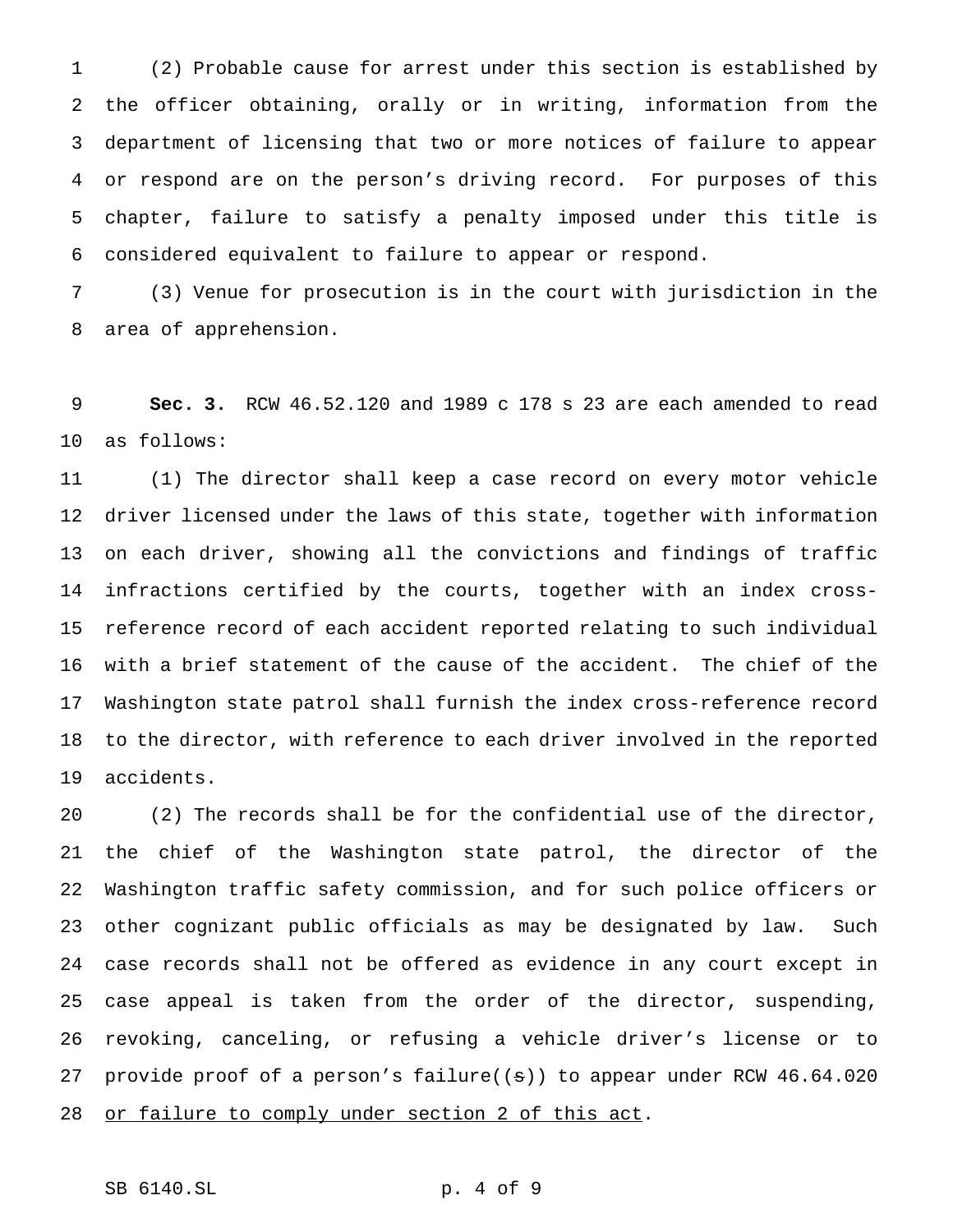(3) The director shall tabulate and analyze vehicle driver's case records and suspend, revoke, cancel, or refuse a vehicle driver's license to a person when it is deemed from facts contained in the case record of such person that it is for the best interest of public safety that such person be denied the privilege of operating a motor vehicle. Whenever the director orders the vehicle driver's license of any such person suspended, revoked, or canceled, or refuses the issuance of a vehicle driver's license, such suspension, revocation, cancellation, or refusal is final and effective unless appeal from the decision of the director is taken as provided by law.

 **Sec. 4.** RCW 46.63.020 and 1991 c 339 s 27 are each amended to read as follows:

 Failure to perform any act required or the performance of any act prohibited by this title or an equivalent administrative regulation or local law, ordinance, regulation, or resolution relating to traffic including parking, standing, stopping, and pedestrian offenses, is designated as a traffic infraction and may not be classified as a criminal offense, except for an offense contained in the following provisions of this title or a violation of an equivalent administrative regulation or local law, ordinance, regulation, or resolution:

 (1) RCW 46.09.120(2) relating to the operation of a nonhighway vehicle while under the influence of intoxicating liquor or a controlled substance;

 (2) RCW 46.09.130 relating to operation of nonhighway vehicles; (3) RCW 46.10.090(2) relating to the operation of a snowmobile while under the influence of intoxicating liquor or narcotics or habit-27 forming drugs or in a manner endangering the person of another; (4) RCW 46.10.130 relating to the operation of snowmobiles;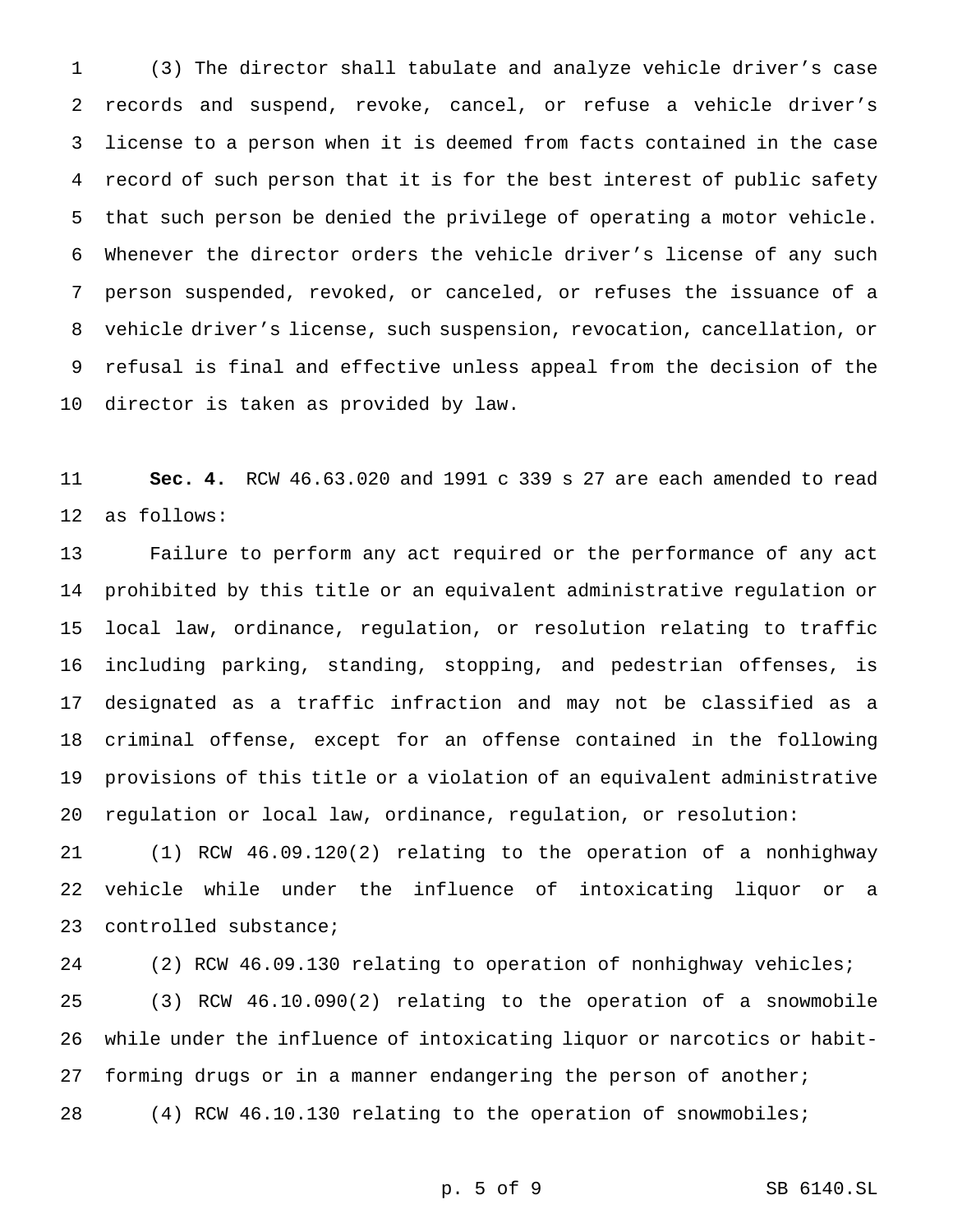(5) Chapter 46.12 RCW relating to certificates of ownership and registration;

 (6) RCW 46.16.010 relating to initial registration of motor vehicles;

 (7) RCW 46.16.011 relating to permitting unauthorized persons to drive;

(8) RCW 46.16.160 relating to vehicle trip permits;

 (9) RCW 46.16.381 (6) or (8) relating to unauthorized use or acquisition of a special placard or license plate for disabled persons' parking;

 (10) RCW 46.20.021 relating to driving without a valid driver's license;

 (11) RCW 46.20.336 relating to the unlawful possession and use of a driver's license;

 (12) RCW 46.20.342 relating to driving with a suspended or revoked license or status;

 (13) RCW 46.20.410 relating to the violation of restrictions of an occupational driver's license;

 (14) RCW 46.20.420 relating to the operation of a motor vehicle with a suspended or revoked license;

 (15) RCW 46.20.750 relating to assisting another person to start a vehicle equipped with an ignition interlock device;

(16) RCW 46.25.170 relating to commercial driver's licenses;

(17) Chapter 46.29 RCW relating to financial responsibility;

 (18) RCW 46.30.040 relating to providing false evidence of financial responsibility;

 (19) RCW 46.37.435 relating to wrongful installation of sunscreening material;

 (20) RCW 46.44.180 relating to operation of mobile home pilot vehicles;

SB 6140.SL p. 6 of 9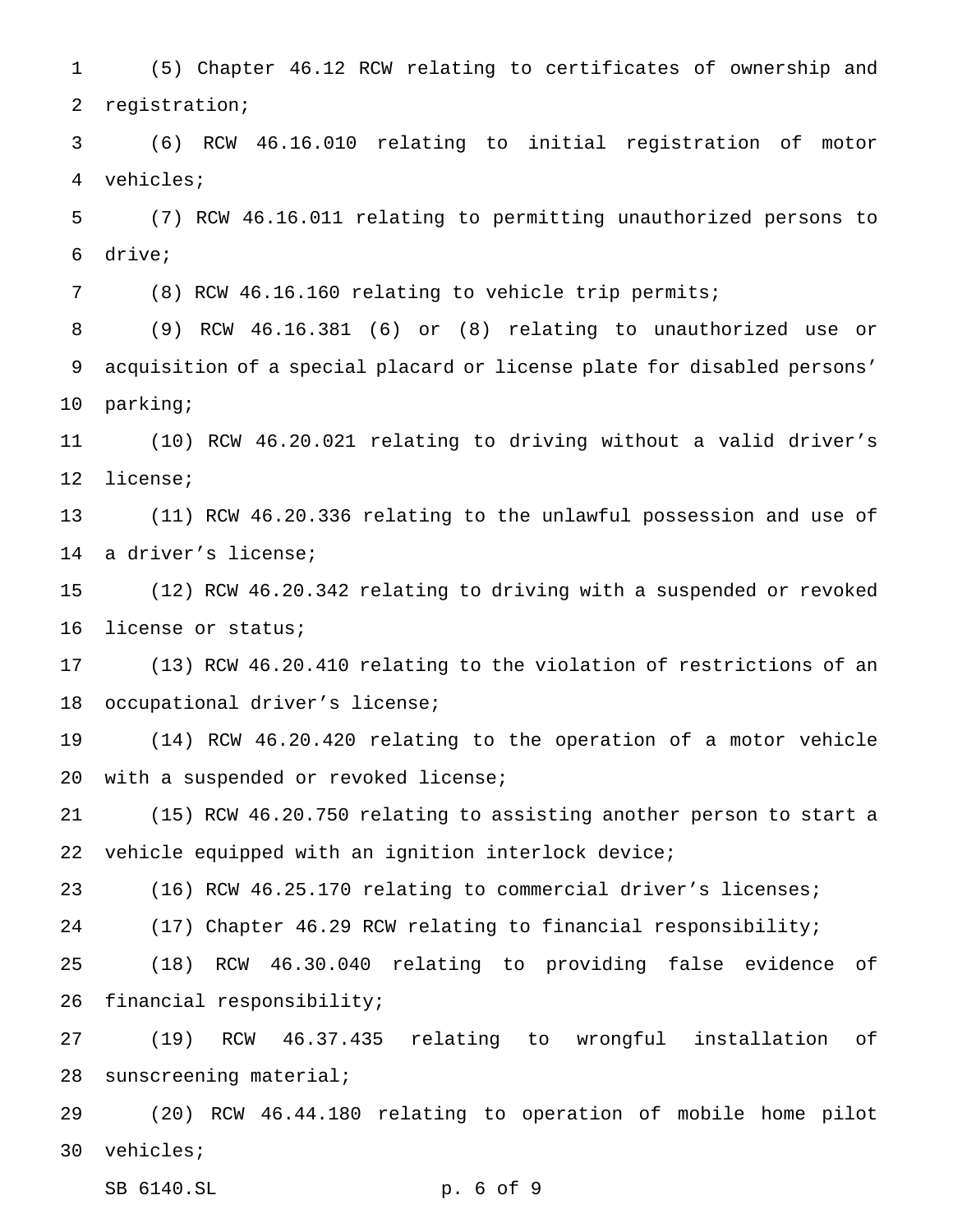(21) RCW 46.48.175 relating to the transportation of dangerous articles;

 (22) RCW 46.52.010 relating to duty on striking an unattended car or other property;

 (23) RCW 46.52.020 relating to duty in case of injury to or death of a person or damage to an attended vehicle;

 (24) RCW 46.52.090 relating to reports by repairmen, storagemen, 8 and appraisers;

 (25) RCW 46.52.100 relating to driving under the influence of liquor or drugs;

 (26) RCW 46.52.130 relating to confidentiality of the driving record to be furnished to an insurance company, an employer, and an 13 alcohol/drug assessment or treatment agency;

 (27) RCW 46.55.020 relating to engaging in the activities of a registered tow truck operator without a registration certificate;

 (28) RCW 46.55.035 relating to prohibited practices by tow truck operators;

 (29) RCW 46.61.015 relating to obedience to police officers, flagmen, or fire fighters;

 (30) RCW 46.61.020 relating to refusal to give information to or 21 cooperate with an officer;

 (31) RCW 46.61.022 relating to failure to stop and give identification to an officer;

 (32) RCW 46.61.024 relating to attempting to elude pursuing police vehicles;

(33) RCW 46.61.500 relating to reckless driving;

 (34) RCW 46.61.502 and 46.61.504 relating to persons under the influence of intoxicating liquor or drugs;

 (35) RCW 46.61.520 relating to vehicular homicide by motor vehicle; (36) RCW 46.61.522 relating to vehicular assault;

p. 7 of 9 SB 6140.SL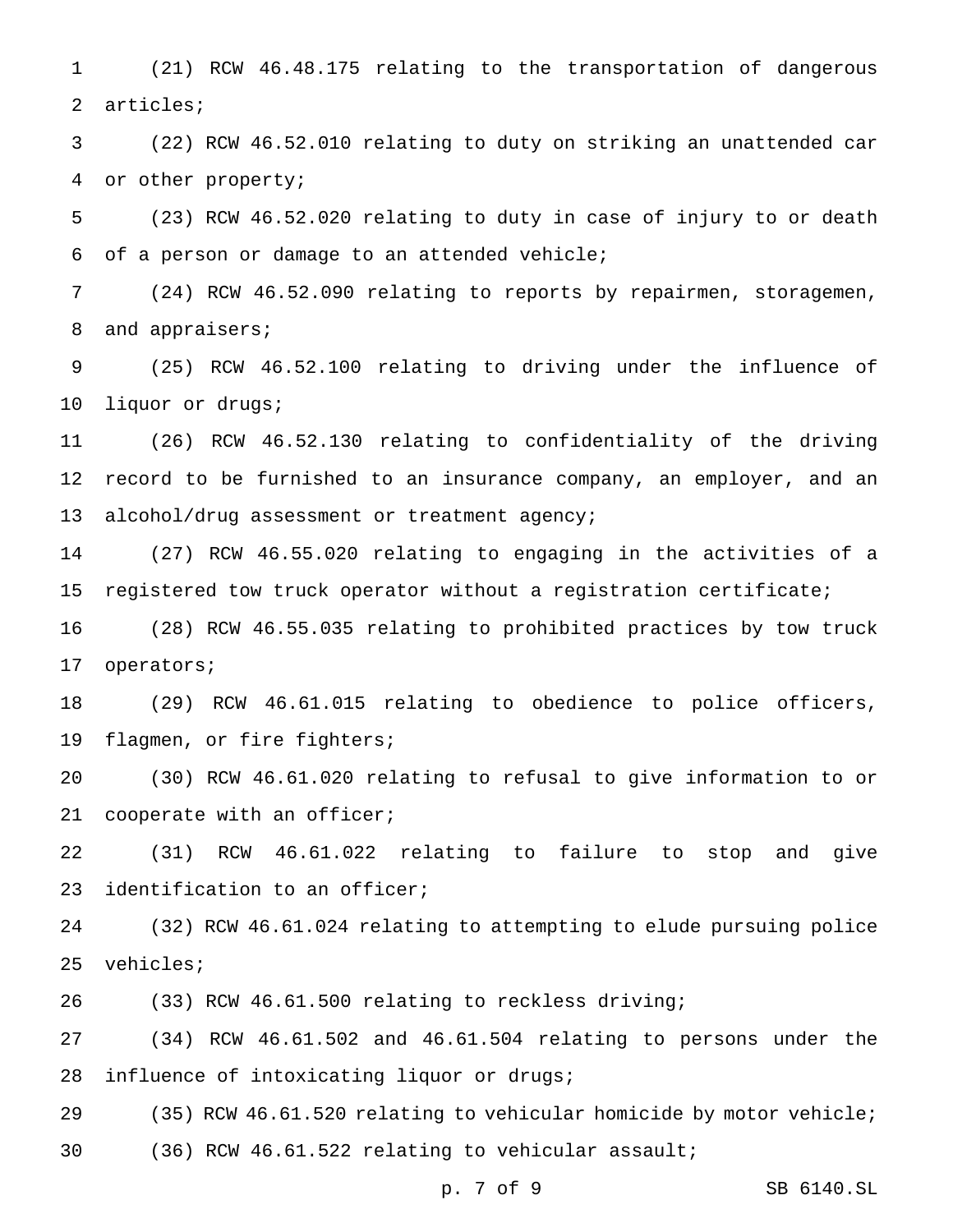(37) RCW 46.61.525 relating to negligent driving;

 (38) RCW 46.61.530 relating to racing of vehicles on highways; (39) RCW 46.61.685 relating to leaving children in an unattended vehicle with the motor running;

 (40) RCW 46.64.010 relating to unlawful cancellation of or attempt to cancel a traffic citation;

 (41) RCW 46.64.020 relating to nonappearance after a written promise;

(42) Section 2 of this act relating to failure to comply;

 (43) RCW 46.64.048 relating to attempting, aiding, abetting, coercing, and committing crimes;

12 (( $(43)$ )) (44) Chapter 46.65 RCW relating to habitual traffic offenders;

14 (( $(44)$ )) (45) Chapter 46.70 RCW relating to unfair motor vehicle business practices, except where that chapter provides for the assessment of monetary penalties of a civil nature;

17 (( $(45)$ )) (46) Chapter 46.72 RCW relating to the transportation of passengers in for hire vehicles;

19 (( $(46)$ )) (47) Chapter 46.80 RCW relating to motor vehicle wreckers; 20 (( $\left(\frac{47}{1}\right)$ ) (48) Chapter 46.82 RCW relating to driver's training schools;

 $((+48))$   $(49)$  RCW 46.87.260 relating to alteration or forgery of a cab card, letter of authority, or other temporary authority issued under chapter 46.87 RCW;

25 (( $(49)$ )) (50) RCW 46.87.290 relating to operation of an unregistered or unlicensed vehicle under chapter 46.87 RCW.

 **Sec. 5.** RCW 46.90.700 and 1988 c 24 s 4 are each amended to read as follows:

SB 6140.SL p. 8 of 9